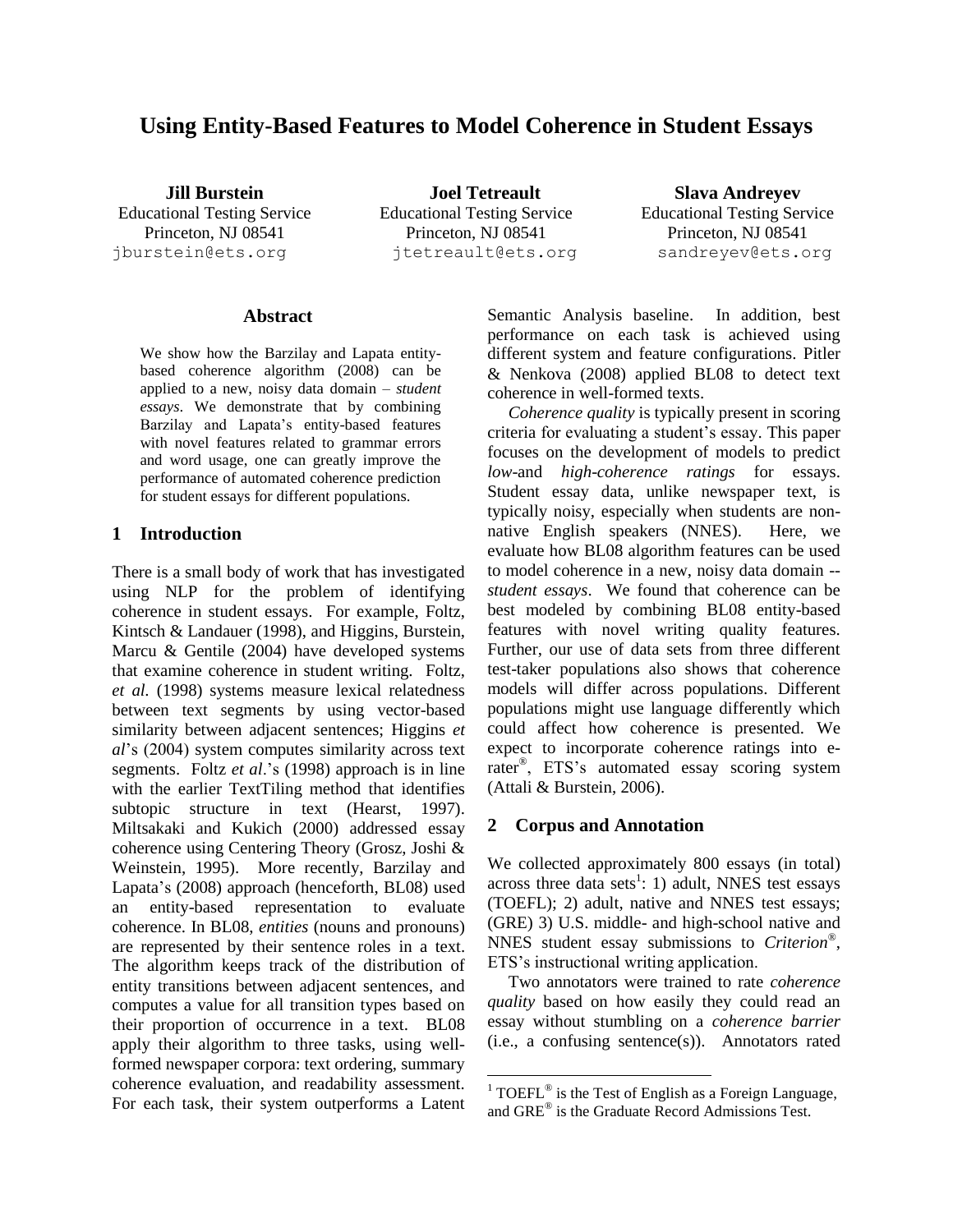essays on a 3-point scale: 1) *low coherence*, 2) *somewhat coherent*, and 3) *high coherence*. They were instructed to ignore grammar and spelling errors, unless they affected essay comprehension.

During training, *Kappa* agreement statistics indicated that annotators had difficulty agreeing on the middle, *somewhat coherent* category. The annotation scale was therefore collapsed into a 2 point scale: *somewhat coherent* and *high coherence* categories were collapsed into the *high coherence* class (H), and *low-coherence* (L) remained unchanged. Two annotators labeled an overlapping set of about 100 essays to calculate inter-rater agreement; weighted Kappa was 0.677.

# **3 System**

# **3.1 BL08 Algorithm**

We implemented BL08's entity-based algorithm to build and evaluate coherence models for the essay data. In short, the algorithm generates a vector of *entity transition probabilities* for documents (essays, here). Vectors are used to build coherence models. The first step in the algorithm is to construct an entity grid in which all entities (*nouns and pronouns*) are represented by their roles (i.e., Subject **(S)**, Object **(O),** Other **(X)).** Entity roles are then used to generate *entity transitions* – the role transitions across adjacent sentences (e.g., Subject-to-Object, Object-to-Object). *Entity transition probabilities* are the proportions of different entity transition types within a text. The probability values are used then used as features to build a coherence model.

Entity roles can be represented in the following ways. In this study, consistent with BL08, different combinations are applied and reported (see Tables 2-4). Entities can be represented in grids with specified roles **(Syntax+)** (**S,O,X**). Alternatively, roles can be reduced to show *only* the presence and absence of an entity **(Syntax-)** (i.e., Entity Present **(P)** or Not **(N).** Co-referential entities can be resolved **(Coreference+)** or not **(Coreference-).** Finally, the **Salience** option reflects the frequency with which an entity appears in the discourse: if the entity is mentioned two or more times, it is salient **(Salient+),** otherwise, not **(Salient-)**.

Consistent with BL08, we systematically completed runs using various configurations of entity representations (see Section 4).

Given the combination, the entity transition probabilities were computed for all labeled essays in each data set. We used *n-fold* cross-validation for evaluation. Feature vectors were input to C5.0, a decision-tree machine learning application.

# **3.2 Additional Features**

In BL08, augmenting the core coherence features with additional features improved the power of the algorithm. We extended the feature set with writing quality features (Table 1). **GUMS** features describe the technical quality of the essay. The motivation for type/token features **(\*\_TT)** is to measure word variety. For example, a high probability for a "Subject-to-Subject" transition indicates that the writer is repeating an entity in Subject position across adjacent sentences. However, this does not take into account whether the same word is repeated or a variety of words are used. The **{S,O,X,SOX}\_TT** (type/token) features *uncover* the actual words collapsed into the entity transition probabilities. **Shell nouns** (Atkas & Cortes, 2008), common in essay writing, might also affect coherence.

NNES essays can contain many spelling errors. We evaluated the impact of a context-sensitive spell checker **(SPCR+),** as spelling variation will affect the transition probabilities in the entity grid.

Finally, we experimented with a *majority vote method* that combined the best performing feature combinations.

# **4 Evaluation**

For all experiments, we used a series of *n-fold cross-validation* runs with C5.0 to evaluate performance for numerous feature configurations. In Tables 2, 3 and 4, we report: baselines, results on our data with BL08's best system configuration from the summary coherence evaluation task (closest to our task), and our best systems. In the Tables, "best systems" combined feature sets and outperformed baselines. Rows in **bold** indicate final independent best systems that contribute to best performance in the *majority vote* method. Agreement is reported as Weighted Kappa (**WK**), Precision (**P**), Recall (**R**) and F-measure (**F**).

**Baselines.** We implemented three non-trivial baseline systems. **E-rater** indicates use of the full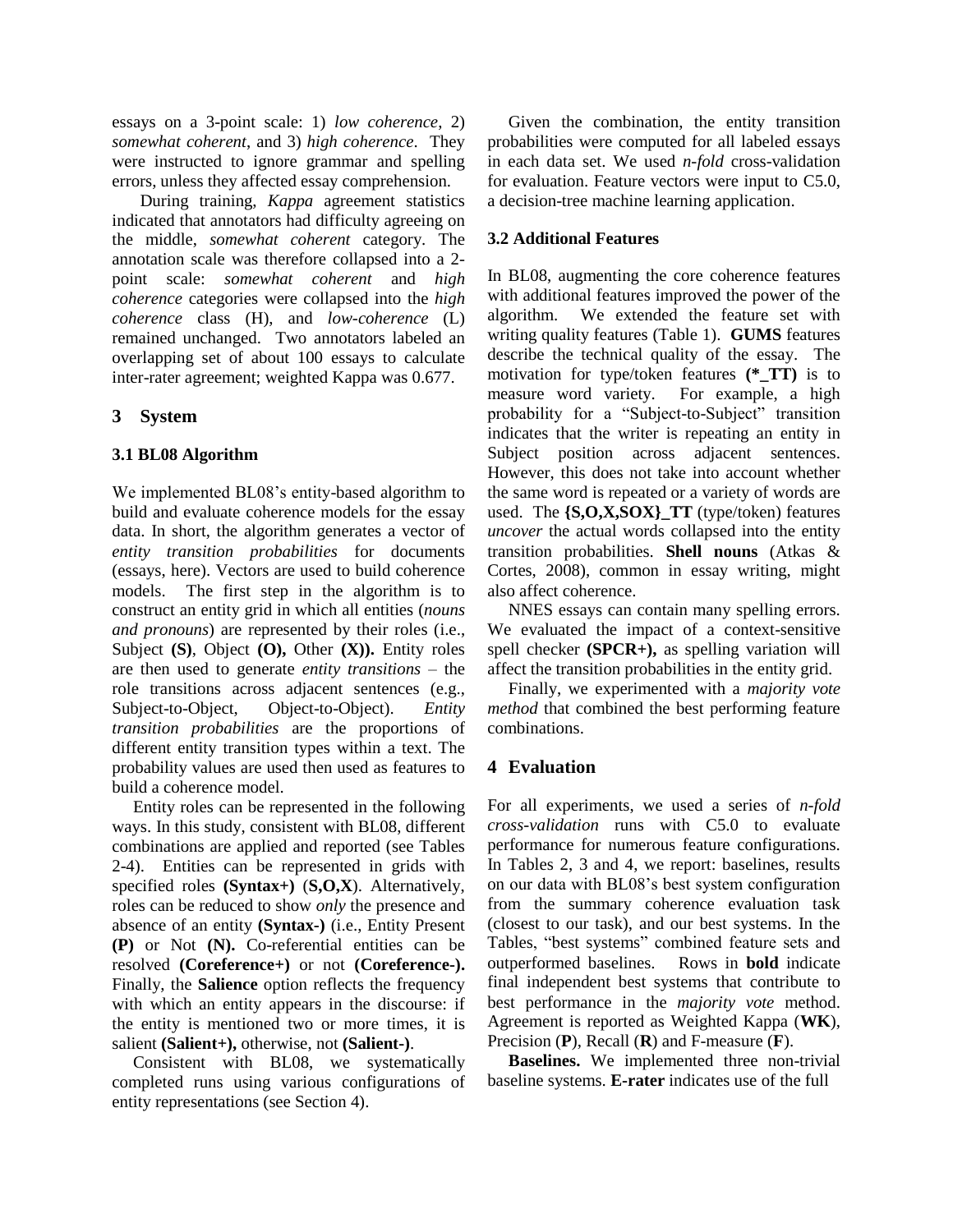feature set from e-rater. The **GUMS** (GUMS+) feature baseline, uses the Grammar (G+), Usage

| <b>Feature Descriptor</b> | <b>Feature Description</b>         |  |  |  |  |  |  |  |  |
|---------------------------|------------------------------------|--|--|--|--|--|--|--|--|
| <b>GUMS</b>               | Grammar, usage, and                |  |  |  |  |  |  |  |  |
|                           | mechanics errors, and style        |  |  |  |  |  |  |  |  |
|                           | features from an AES system        |  |  |  |  |  |  |  |  |
| S TT                      | Type/token ratios for actual       |  |  |  |  |  |  |  |  |
| O TT                      | words recovered from<br>the        |  |  |  |  |  |  |  |  |
| X TT                      | entity grid, using the entity      |  |  |  |  |  |  |  |  |
| $SOX$ $TT^2$              | roles.                             |  |  |  |  |  |  |  |  |
| P TT                      |                                    |  |  |  |  |  |  |  |  |
| <b>S_TT_Shellnouns</b>    | Type/token ratio of non-topic      |  |  |  |  |  |  |  |  |
| <b>O_TT_Shellnouns</b>    | content, <i>shell nouns</i> (e.g., |  |  |  |  |  |  |  |  |
| <b>X TT Shellnouns</b>    | approach, aspect, challenge)       |  |  |  |  |  |  |  |  |

**Table 1: New feature category description**

(U+), Mechanics (M+), and Style (ST+) flags (subset of e-rater features) to evaluate a coherence model. The third baseline represents the best run using **type/token features** ({S,O,X,SOX}\_TT), and **{S,O,X}\_TT\_Shellnouns** feature sets (Table 1). The baseline majority voting system includes erater, GUMS, and the best performing type/token baseline (see Tables 2-4).

**Extended System.** We combined our writing quality features with the core BL08 feature set. The combination improved performance over the three baselines, and over the best performing BL08 feature. Type/token features added to BL08 entity transitions probabilities improved performance of all single systems. This supports the need to *recover* actual word use. In Table 2, for TOEFL data, spell correction improved performance with the Mechanics error feature (where Spelling is evaluated). *This would suggest that annotators were trying to ignore spelling errors when labeling coherence.* In Table 3, for GRE data, spell correction improved performance with the Grammar error feature. *Spell correction did change grammar errors detected: annotators may have self-corrected for grammar.* Finally, the *majority vote* outperformed all systems. In Tables 3 and 4, Kappa was comparable to human agreement  $(K=0.677)$ .

#### **5 Conclusions and Future Work**

 $\overline{a}$ 

We have evaluated how the BL08 algorithm features can be used to model coherence for

student essays across three different populations. We found that the best coherence models for essays are built by combining BL08 entity-based features with writing quality features. BL08's outcomes showed that optimal performance was obtained by using different feature sets for different tasks. Our task was most similar to BL08's summary coherence task, but we used noisy essay data. The difference in the data types might also explain the need for our systems to include additional writing quality features.

Our *majority vote* method outperformed three baselines (and a baseline majority vote). For two of the populations, Weighted Kappa between system and human agreement was comparable. These results show promise toward development of an entity-based method that produces reliable coherence ratings for noisy essay data. We plan to evaluate this method on additional data sets, and in the context of automated essay scoring.

#### **References**

- Aktas, R. N., & Cortes, V. (2008). Shell nouns as cohesive devices in published and ESL student writing. *Journal of English for Academic Purposes*, 7(1), 3–14.
- Attali, Y., & Burstein, J. (2006). Automated essay scoring with *e-rater* v.2.0 . *Journal of Technology, Learning, and Assessment, 4*(3).
- Barzilay, R. and Lapata, M. (2008). Modeling local coherence: An entity-based approach. *Computational Linguistics,* 34(1), 1-34.
- Foltz, P., Kintsch, W., and Landauer, T. K. (1998). The measurement of textual coherence with Latent Semantic Analysis. *Discourse Processes*, 25(2&3):285–307.
- Higgins, D., Burstein, J., Marcu, D., & Gentile, C. (2004). Evaluating multiple aspects of coherence in student essays . *In Proceedings of HLT-NAACL 2004*, Boston, MA.
- Grosz, B., Joshi, A., and Weinstein, S. 1995, Centering: A framework for modeling the local coherence of discourse. *Computational Linguistics*, 21(2): 203- 226.
- Hearst, M. A. (1997). TextTiling: Segmenting text into multi-paragraph subtopic passages. *Computational Linguistics*, 23(1):33–6
- Miltsakaki, E. and Kukich, K. (2000). Automated evaluation of coherence in student essays. In *Proceedings of LREC 2000*, Athens, Greece
- Pitler, E.,and Nenkova, A (2008). Revisiting Readability: A Unified Framework for Predicting

 $2$  Indicates an aggregate feature that computes the type/token ratio for entities that appear in any of S,O,X role.